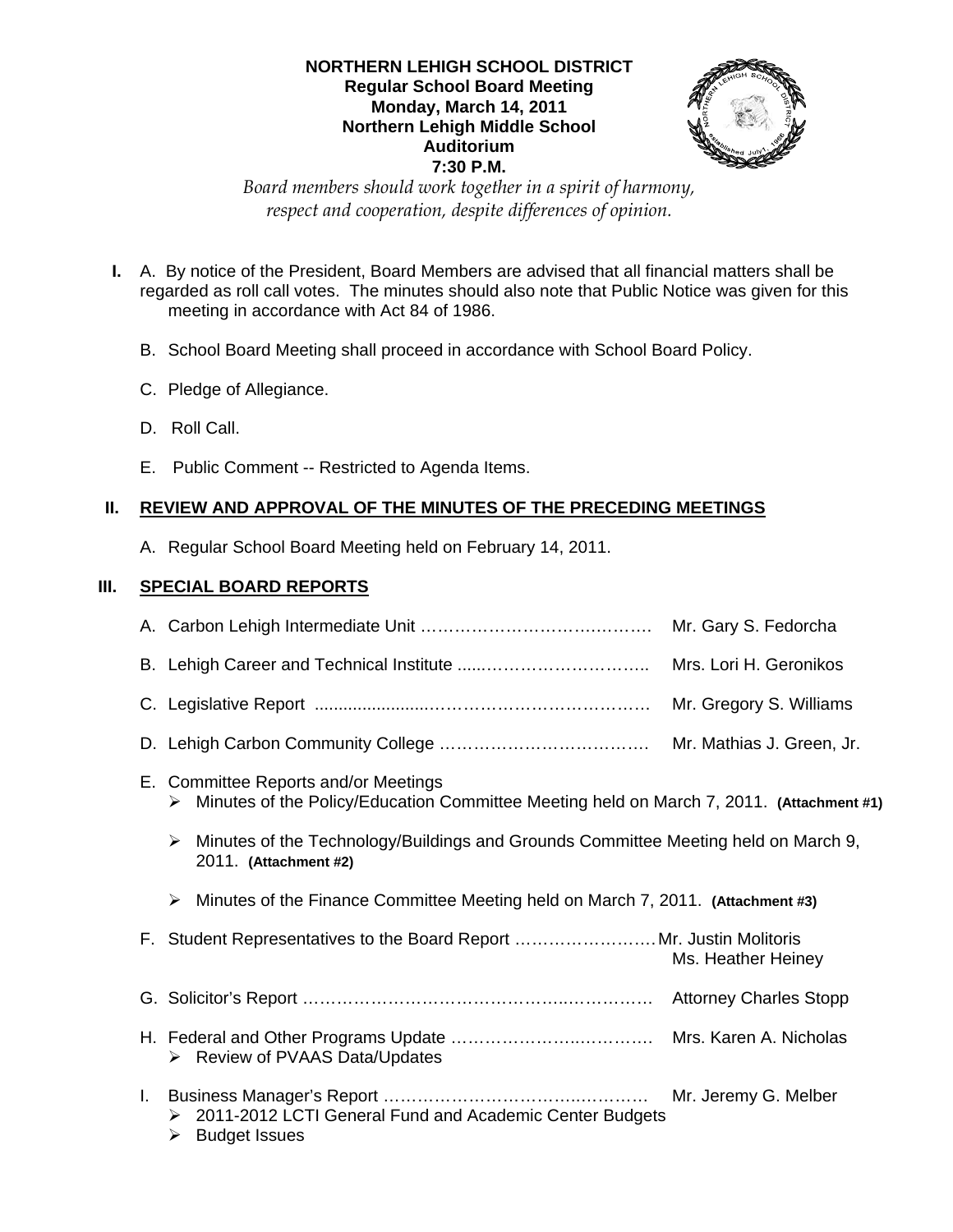- J. Superintendent's Report ……………………………………………………… Mr. Michael W. Michaels
	- ¾ CLIU 2001 School Board Conference March 30, 2011 at Holiday Inn Conference Center RSVP to Sherri Molitoris by March 16, 2011
	- $\triangleright$  Budget Issues Follow up
	- ¾ Update on meeting with Representative Harhart
- K. An executive session will be held at 6:45 p.m. in the MS Office Conference Room.

### **IV. PERSONNEL**

#### A. Family Medical Leave

Approve the request of employee #6822 to take a Family Medical Leave for maternity beginning on or about May 13, 2011. The employee will be using accumulated sick days and personal days in conjunction with the Family Medical Leave. Employee plans to return to current teaching position upon release from their attending physician on or about June 13, 2011.

- B. Request for Inclusion in the 2010-2001 Retirement Incentive Plan
	- 1. Approve the inclusion of Suzanne Tobing,  $6<sup>th</sup>$  grade teacher, in the Northern Lehigh School District's 2010-2011 Retirement Incentive Plan adopted by the Board of Education on January 10, 2011.
	- 2. Approve the inclusion of Denise Papay, Kindergarten teacher, in the Northern Lehigh School District's 2010-2011 Retirement Incentive Plan adopted by the Board of Education on January 10, 2011.

#### C. Resignations/Retirement

- 1. Accept the retirement resignation of Suzanne Tobing from her position as  $6<sup>th</sup>$  grade teacher, provided that the Board of Education approves her inclusion in the 2010-2011 Retirement Incentive Plan, effective August 15, 2011. At this time she will begin her retirement from the Northern Lehigh School District after 35 years of service.
- 2. Accept the retirement resignation of Denise Papay from her position as Kindergarten teacher, provided that the Board of Education approves her inclusion in the 2010-2011 Retirement Incentive Plan, effective June 30, 2011. At this time she will begin her retirement from the Northern Lehigh School District after 21 years of service.

#### D. Game Workers 2010-2011

 Approve the following person as a Game Worker for the 2010-2011 school year. Game Workers consist of ticket sellers and takers, game announcers, scoreboard operators, timers, field judges, scorekeepers. Rate of pay is consistent with the rates approved on the 2010 - 2011 Supplementary Personnel Salary Schedule.

Patricia Jones

- E. Substitute
	- 1. Instructional

 Approve the following substitute teachers for the 2010-2011 school year at the 2010-2011 substitute teacher rates as approved on the Supplementary Personnel Salary Schedule: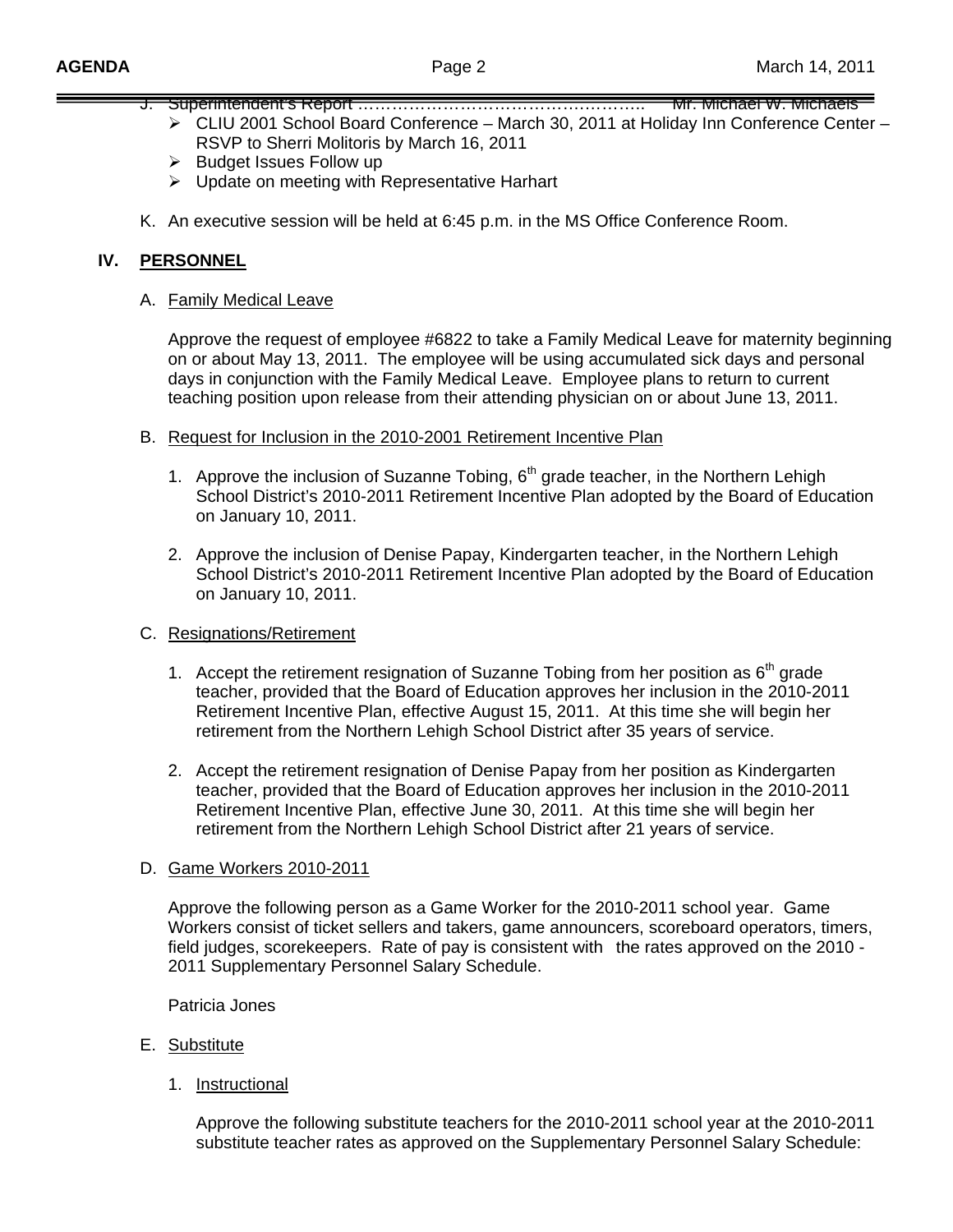Laura Tatusko\* - English Shawn Borger\* – Emergency Permit Nurse **\*Pending Verification of Missing Documents** 

# **V. CONFERENCES**

A. Susan Bahnick – Child Nutrition Directors Retreat – April 3 & 4, 2011 – State College, PA – Registration: \$125.00, Lodging: \$65.00, Travel: \$171.36 – Total Approximate Cost: \$361.35 – Funding: Cafeteria Budget **(Attachment #4)**

# **VI. POLICY**

### A. Homebound Instruction

1. It is recommended that he Board of Education grant homebound instruction for an  $8<sup>th</sup>$ grade student, Student No. 1547800, for five hours per week, effective March 9, 2011 and continuing until April 9, 2011.

# **VII. CURRICULUM AND INSTRUCTION**

- A. Approve the 2011-2012 Northern Lehigh School District Calendar as presented. **(Attachment #5)**
- B. CLIU 2011-2012 Facilities Plan Committee Report

Approve the following resolution to adopt the 2011-2012 Carbon Lehigh Intermediate Unit Facilities Plan Committee Report that was unanimously adopted by the CLIU Facilities Plan Committee on January 28, 2011. **(Attachment #6)**

**RESOLVED:** It is recommended that the Northern Lehigh School District Board of Directors approve the 2011-2012 Facilities Plan Committee Report as unanimously adopted by the CLIU Facilities Plan Committee on January 28, 2011. In addition, the Board reaffirms its commitment to the original construct of the Facilities Planning, approved November 1, 1989, which consists of a series of prioritized inquiries to be considered in determining future locations of the CLIU and school district special education classes.

# **VIII. OLD BUSINESS**

# **IX. NEW BUSINESS**

A. Approve the audit response to the Auditor General's Performance Audit Report for the fiscal years ending June 30, 2007 and 2008. **(Attachment #7)**

# **X. FINANCIAL**

- A. Approve the Following Financial Reports:
	- 1. General Fund February 2011
	- 2. NLMS Student Activities Account month of February 2011
	- 3. NLHS Student Activities and Scholarship Acct for the month of February 2011
- B. Approve the Following List of Bills:
	- 1. General Fund month of February & March
	- 2. Cafeteria Fund month of February
	- 3. Athletic Fund month of February
	- 4. Refreshment Stand month of February
	- 5. Construction Fund month of February